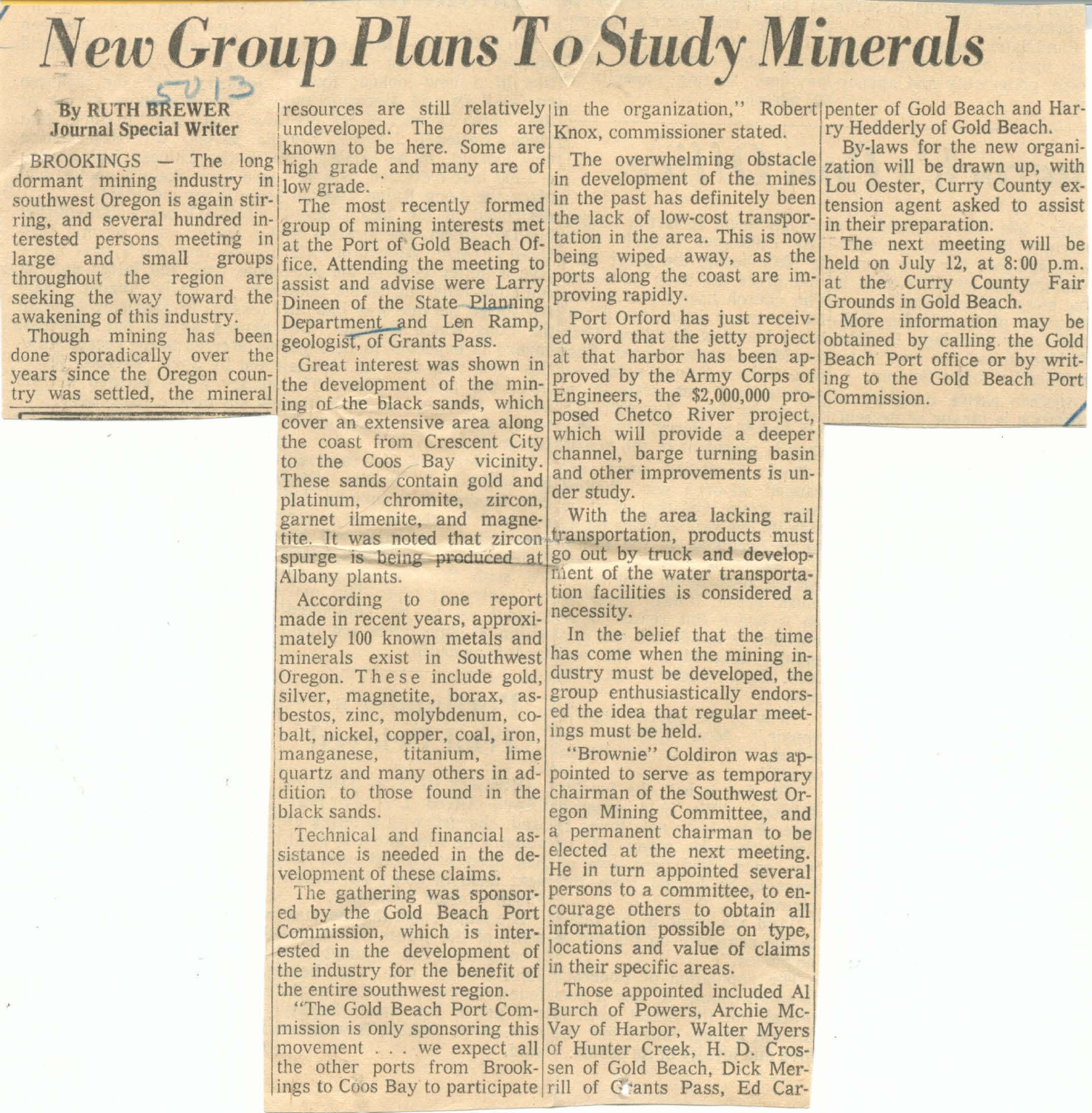## **McVay Named**

**To Mining Group** A Harbor man has been appointed to a committee to study the development of the mining industry in Southwestern Oregon following a recent organizational meeting of the group in Gold Beach.

Archie McVay was named to the committee by H. J. Coldiron of Gold Beach who was appointed chairman of the stud) group.

The study session was spearheaded by Larry Dineen of the State Department of Planning and Development and Len Kemp, Grants Pass, a member of the state board of geology.

Other members appointed by Coldiron include Al Burch of Powers, Walter Myers of Hunter Creek, H. D. Crossen of Gold Beach, Dick Merrill of Grants Pass and Ed Carpenter and Harry Hedderly of Gold Beach.

The next meeting will be held on July 12 at 8 p.m. at the Curry County Fairgrounds in Gold Beach.

Topics discussed at the meeting included the possibility of adequate exploration or core drilling to determine mineral deposits, a survey of mineral deposits and the cost of transportation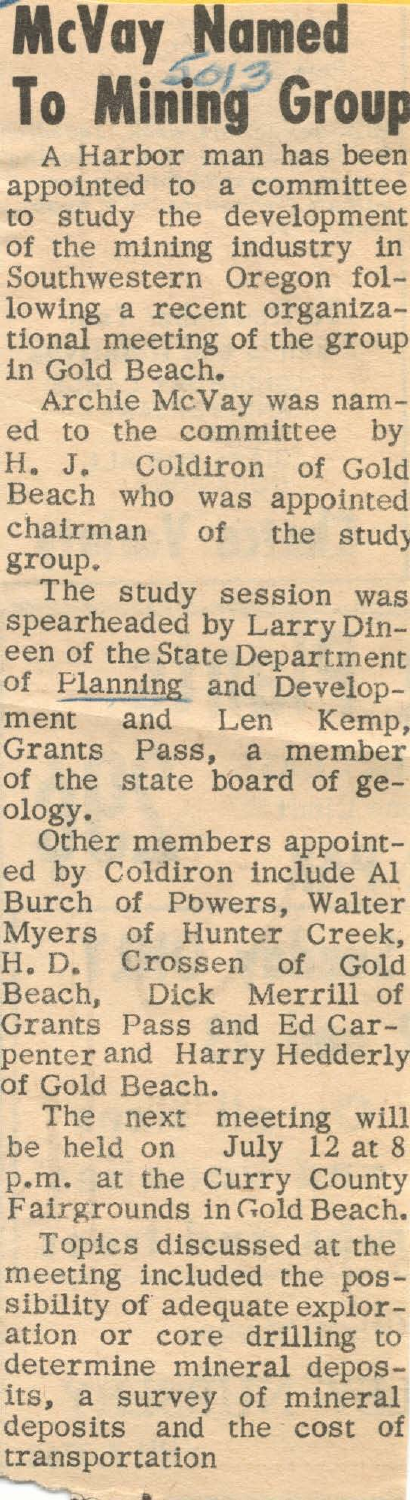Interest Shown In Black Sands

Curry County Reporter - Page 7

## Mining Group Elects Directors; **Many Ore Specimens Shown**

Thursday, July 18, 1963

inst a mine in which he and of directors will be held on Augusta cleared when the organization interest, is ready to start full fice in Gold Beach. A president met at the fairgrounds at Gold, operation of a pilot plant in rector at large.

Elected to the board were E. C. Reynolds of Powers and Brownie Coldiron of Gold Beach, three year terms; Al Birch of Powers<br>and Robert Knox of Gold Beach,<br>two year terms; Alan Bice and<br>Art Fisk, one year terms; and director at large, George Dickerson

By-laws were adopted, wherein the place of business is noted as the place of business is hold dues<br>being at Gold Beach, annual dues<br>set at \$5 per year per person.<br>and the first Saturday in April<br>of each year designated as the<br>date of the annual meeting of the association. Special meetings may be called by the president with the proper notificaton

The by-laws also state that 10<br>members or 10 percent of the<br>membership, and a majority of<br>the members of the board of directors, will constitute a quorum.

Len Ramp, of the state department of geology and mineral industries, while declining a nomination to the board of directors,<br>stated that he will continue to serve in an advisory and technical capacity.

end to the gr by Robert Hannon from a Japanese mineral mdustries firm stating that they are interested<br>in underdeveloped areas, where<br>they could obtain ores or concentrates. A letter is to be written by the association asking the firm to what length they will go to assist in the developing of the<br>mining industry in the southwestern Oregon region.

Great interest is being shown<br>in the black sands located in quantity along the coast from Merrill of Grants Pass was present, and told the organization<br>that his prime concern at this<br>time is to obtain a market for<br>sands. His interest is a surchase sanos, his merest is a surenas-<br>ing gold and platinum obtained<br>from the black sands, but a mar-<br>ket must also be *putained* for<br>the iron ore derived from the<br>eparation of the *pinerals*. When<br>this marked can be found, he i ready to set up / perations he indicated.

Assay reports, which were considered to be very good by Ramp, were displayed, showing a high<br>percentage of mineralization of<br>ores taken from northern Curry county.

sponsored by the Port Commission of Gold Beach, and it was the port stands ready to assist

in any way.<br>"If there is a need for shipping by barge, we are willing to<br>put in the facilities", Coldiron said.

Following a question from the floor, Coldiron stated that any competitive shipping company or<br>common carrier was entitled to use the public port facilities, as<br>the port is open to anyone.

The first marting of the board

Gold Beach, Oregon